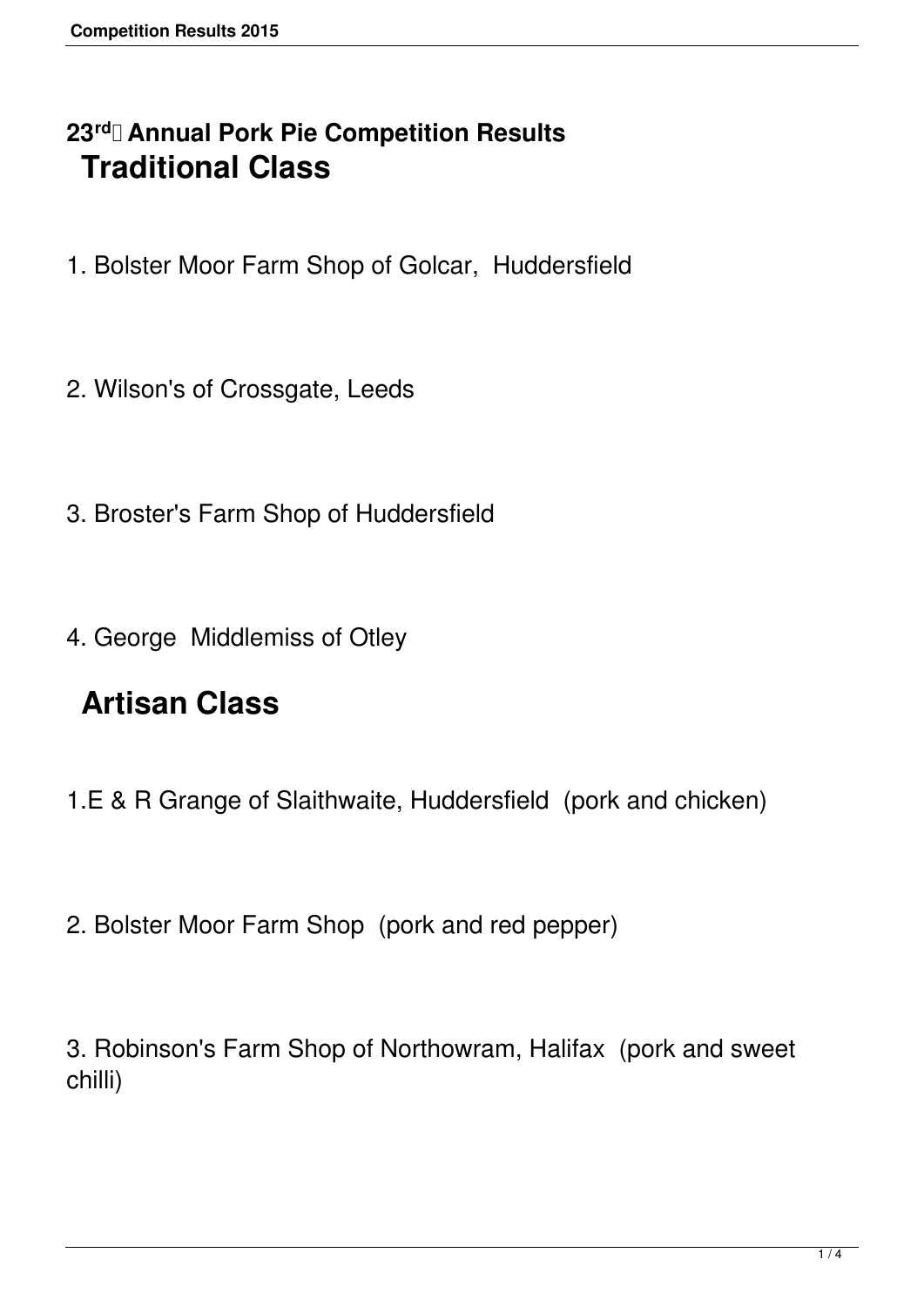4. Ingfield farm Shop of Southowram, Halifax (pork and apple)

## **Finalists in Traditional Section**

Haigh's Farm Shop, Mirfield

B and M Collins and Sons, Cleckheaton

E & R Grange Slaithwaite, Huddersfield

Firth's Leeds and Wetherby

Keith Dyson Almondbury, Huddersfield

Ingfield Farm Shop Southowram, Halifax

Marshall's Bakers Bradford

Robinson's Farm Shop Northowram, Halifax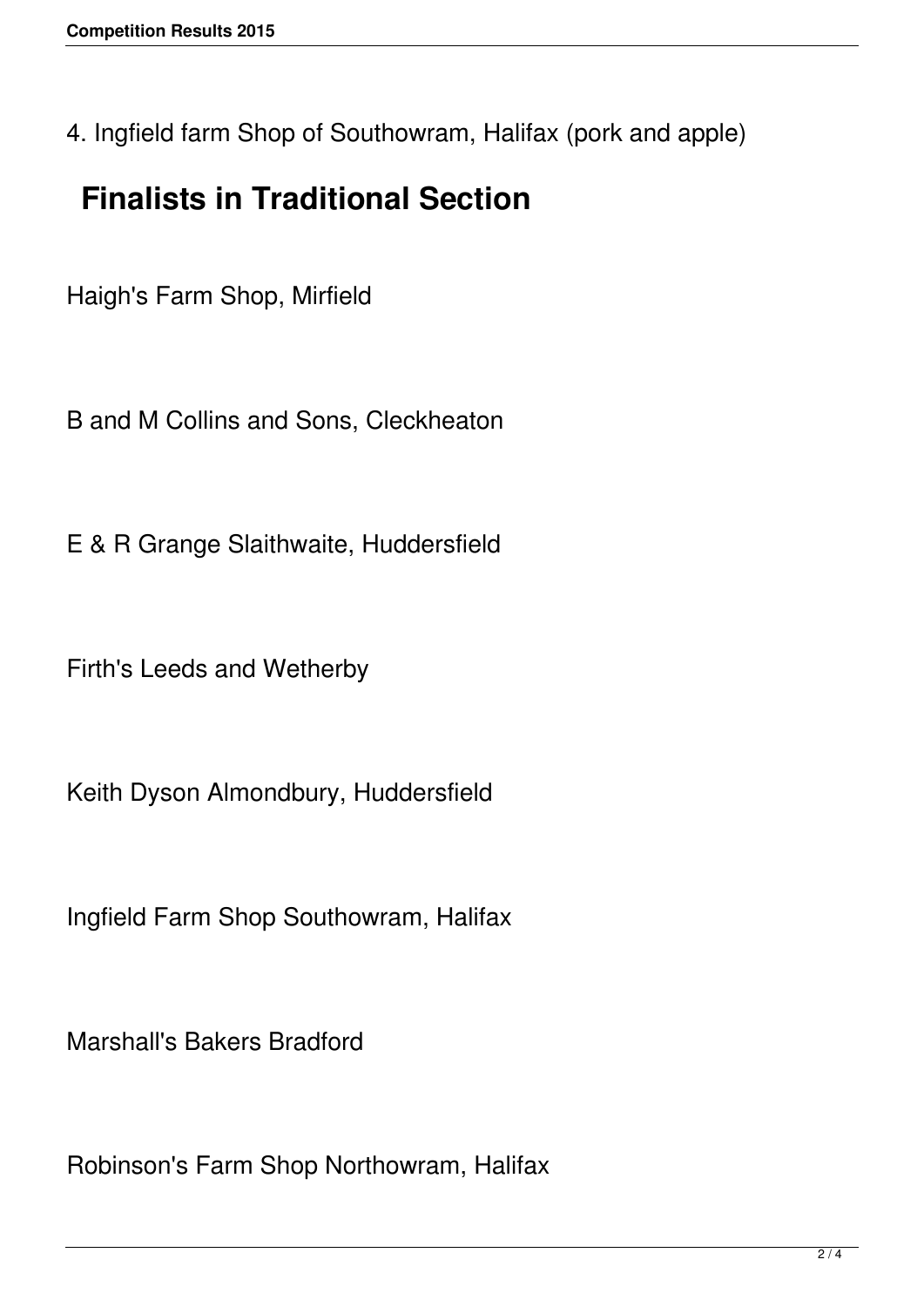Howgate and Farrar, Leeds

Ham Corner Todmorden

Elite Meats, Harrogate.

## **Finalists in Artisan Class**

Broster's Farm Shop, Lindley Moor Huddersfield

B&M Collins and Sons Cleckheaton

Wilson's, Crossgate,Leeds

G Middlemiss and Son, Otley

Firth's, Garforth,Leeds